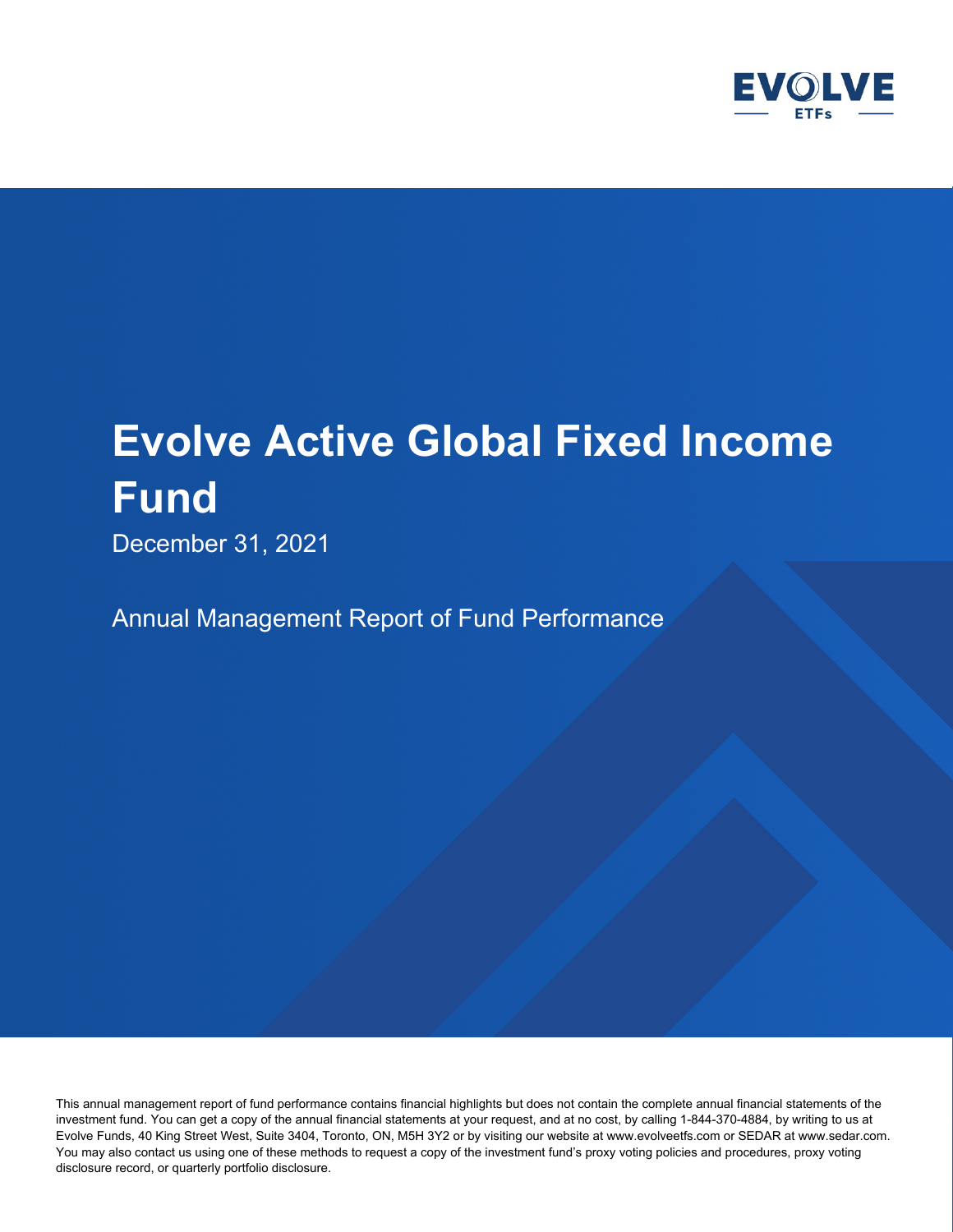December 31, 2021

#### **Investment Objective and Strategies**

The Evolve Active Global Fixed Income Fund (the "Fund") seeks to generate positive returns throughout the interest rate and economic cycles, first by allocating to different credit asset classes, and also through bottom‑up individual security selection. The Fund seeks to provide long term returns in excess of the 3-month U.S. dollar London Interbank Offered Rate ("LIBOR") by investing primarily in global debt securities of corporate issuers.

#### **Risk**

There were no changes to the Fund over the period of this report that materially affected the level of risk associated with an investment in the Fund. Prospective investors should read the Fund's most recent prospectus and consider the description of risks contained therein.

#### **Results of Operations**

For the year ended December 31, 2021, Hedged ETF Units returned 1.1%. The Hedged Class A Mutual Fund Units returned 0.7% and the Hedged Class F Mutual Fund Units returned 0.7%. The Fund's net assets were \$29.6MM as at December 31, 2021.

#### **Portfolio Manager Commentary**

Markets started 2021 where they left off in 2020, in a buoyant mood. The reflation theme that has characterised market sentiment over the past six-to-nine months was given a further boost after Democrats took slim control of the U.S. Senate following the State of Georgia run-off elections, raising hopes of another large U.S. fiscal stimulus in early 2021.

By the end of Q1, the markets were slightly mixed for credit with improving conditions in the U.S. and UK, contrasting with resurgent Covid infections and lockdown measures in continental Europe. President Biden signed a \$2trn stimulus bill and announced a further \$2trn plan for infrastructure spending and job creation, while the US Federal Reserve kept rates unchanged and indicated a willingness to tolerate temporarily above-target inflation. Oil prices climbed strongly at the beginning of the month, with WTI crude reaching \$66/barrel, then falling back for a volatile second half, finishing the month at just under \$60/barrel.

Investment‑grade spreads were 3bps wider, while high yield tightened 11bps. Shorter duration issues outperformed in total return terms given rising yields. Emerging markets widened, principally on political instability in Turkey and Brazil.

At the end of Q2, much of the market focus was on whether the U.S. Federal Reserve would reduce its highly accommodative policy rhetoric, given robust economic growth and near‑term inflationary pressures. The Fed did indeed surprise the market with a more hawkish policy shift than expected, but government yields had mixed performance – 5y U.S. rates were up 9bps to 0.89%, while 10y rates sank 13bps to 1.47%. The U.S. dollar also strengthened, which contributed to underperformance by emerging market issuers. In Europe, the European Central Bank maintained its stance but upgraded its forecasts for growth and inflation; core government bond yields were little changed but peripheral spreads tightened.

By the end of Q3, there was a number of more hawkish central bank policy statements against the backdrop of heightened inflation concerns that pushed global sovereign bond yields sharply higher. 10‑year US Treasury yields ended the month 18bps higher at 1.49%, with other developed bond markets following the U.S. lead. In currency markets, the U.S. dollar was the main beneficiary, on a trade weighted basis, rising to one‑year highs. Oil markets rallied with WTI crude hitting \$75/barrel, a level last seen in October 2018. Other commodities generally followed suit. This all resulted in investors worrying both about stagflation and inflation.

In credit markets, spreads were mixed on the prospect of tighter monetary policy as well as concerns over risks arising out of China. Apart from new regulations on various sectors such as technology, gaming, and education, one of the largest Chinese real estate firms defaulted. Investment Grade corporate spreads narrowed; the Global High Yield universe widened overall, mainly driven by emerging markets as developed countries were flat to slightly tighter.

At the end of Q4, risk sentiment had recovered as early evidence suggested the latest COVID-19 variant, Omicron, resulted in milder symptoms than previous variants. The credit markets responded positively to the COVID-19 news, with spreads on the global corporate universe tightening and high yield narrowing. By region, Europe outperformed the U.S. in Investment Grade and vice-versa for high yield, while Asia continued to struggle on woes in the Chinese real estate sector. Energy was a notable standout by industry, as crude oil futures recovered to \$75/barrel.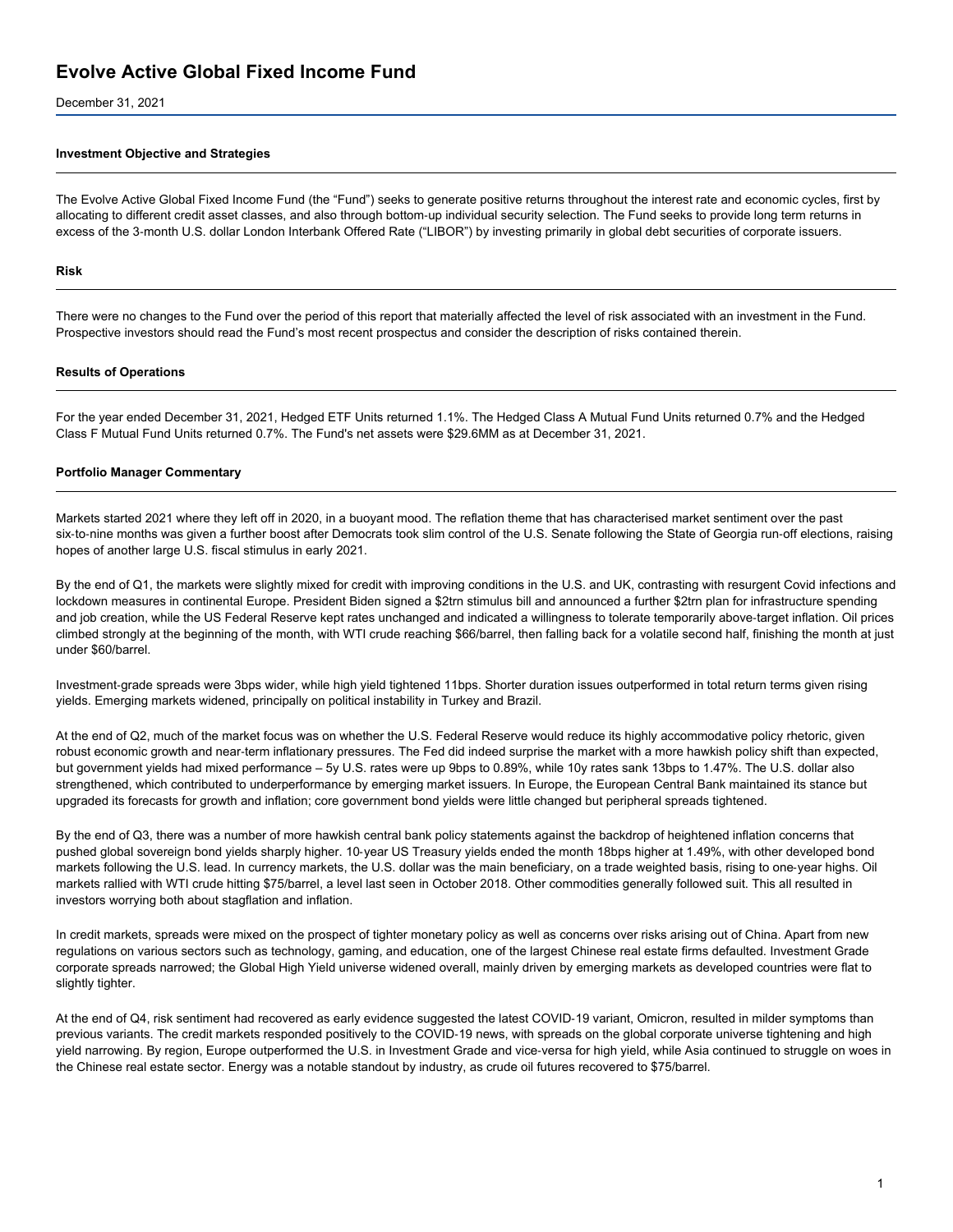#### December 31, 2021

Market focus during December, turned to a number of key central bank meetings, with pressure growing on the U.S. Federal Reserve and other central banks to tighten policy, given inflation fears. The Fed adjusted its policy stance, delivering on market expectations of a slightly hawkish meeting. The Fed doubled the pace of its asset purchase tapering and changed its dot plot projections to three 25bps rate hikes in 2022, three hikes in 2023, and two hikes in 2024. Aside from the Fed, we saw hawkish moves in other G10 markets. Meanwhile, the European Central Bank indicated that the Pandemic Emergency Purchase Programme (PEPP) will now expire in March 2022 and will be accompanied by a scaling up of purchases under the Asset Purchase Programme (APP).

During the month of December, Allianz added exposure in banks, consumer products, and retail, with portfolio reduction in utilities, mining, chemicals and pharmaceuticals.

The base macroeconomic outlook for 2022 is that the world returns to more normalized growth rates, and cost/inflation pressures persist in the first half of the year. Allianz completed their default study for 2022 and expect a very small increase in default rates in Europe and the U.S., with a potential drop in Asia.

Investment Grade spreads at the end of December were tighter relative to historical averages, but most G7 countries are projecting stronger growth in 2023 than 2019 pre‑COVID‑19, which is generally favourable for credit spreads barring no exogenous shock.

There is an expectation for increased new issuance in early 2022 as issuers try to lock-in low rates and banks are talking about the return of the mega Leveraged Buy Out (Up to \$50bn). This supply could result in some spread widening; however, high yield in particular can still post positive excess returns vs. cash and government bonds given current spread levels and the moderate duration profile.

Volatility may continue in 2022 with potential "black swan" events as geopolitical and central bank‑related risks remain. There is usually a reversion back after a period, however, and thus would use periods of non-credit related volatility as opportunities to add risk to the portfolio.

#### **Recent Developments**

In the year 2021, the COVID-19 pandemic persisted and continued to result in unprecedented actions by governments around the world to curtail the spread of the disease. These events have resulted in a high level of uncertainty and volatility in the financial markets and have had an enormous impact on businesses and consumers in all sectors. The duration and impact of these developments is unknown at this time and as such, the financial impact to investments cannot be estimated.

#### **Related Party Transactions**

Evolve Funds Group Inc. (the "Manager") complies with its current policy and procedures regarding investments in related issuers and reports periodically to the Investment Review Committee.

#### **Management Fees**

The Manager is entitled to an annual management fee of 0.65% of the net asset value of the Hedged ETF Units and the Hedged Class F Mutual Fund Units and 1.40% of the net asset value of the Hedged Class A Mutual Fund Units of the Fund, accrued daily and generally paid monthly in arrears. For the year ended December 31, 2021, the Fund incurred \$207,819 in management fees. These management fees were received by the Manager for the day-to-day operations of the fund, including managing the portfolio, maintaining portfolio systems used to manage the Fund, maintaining the www.evolveetfs.com website, and providing all other services including marketing and promotion.

#### **Administration Fees**

The administration fees are calculated based on 0.15% per annum of the average daily net asset value of the Fund. The fees are accrued daily and are generally paid monthly. For the year ended December 31, 2021, the Fund incurred \$47,865 in administration fees. These administration fees were received by the Manager for the following operating expenses of the Fund including but not limited to: mailing and printing expenses for periodic reports to unitholders; Registrar and Transfer Agent and Custodian; any reasonable out of pocket expenses incurred by the Manager or its agents in connection with their ongoing obligations to the Fund; IRC committee member fees and expenses in connection with the IRC; expenses related to compliance with NI 81‑107; fees and expenses relating to voting of proxies by a third party; insurance coverage for the members of the IRC; fees payable to the auditors and legal advisors of the Fund; regulatory filing, stock exchange and licensing fees and CDS fees; costs and expenses of complying with all applicable laws, regulations and policies, including expenses and costs incurred in connection with the continuous public filing requirements such as permitted prospectus preparation and filing expenses; and legal, accounting and audit fees and fees and expenses of the Trustee, Custodian and Manager which are incurred in respect of matters not in the normal course of the Fund's activities. The administration fee paid to the Manager by the Fund may, in any particular period, be less than or exceed the operating expenses that the Manager incurs for the Fund.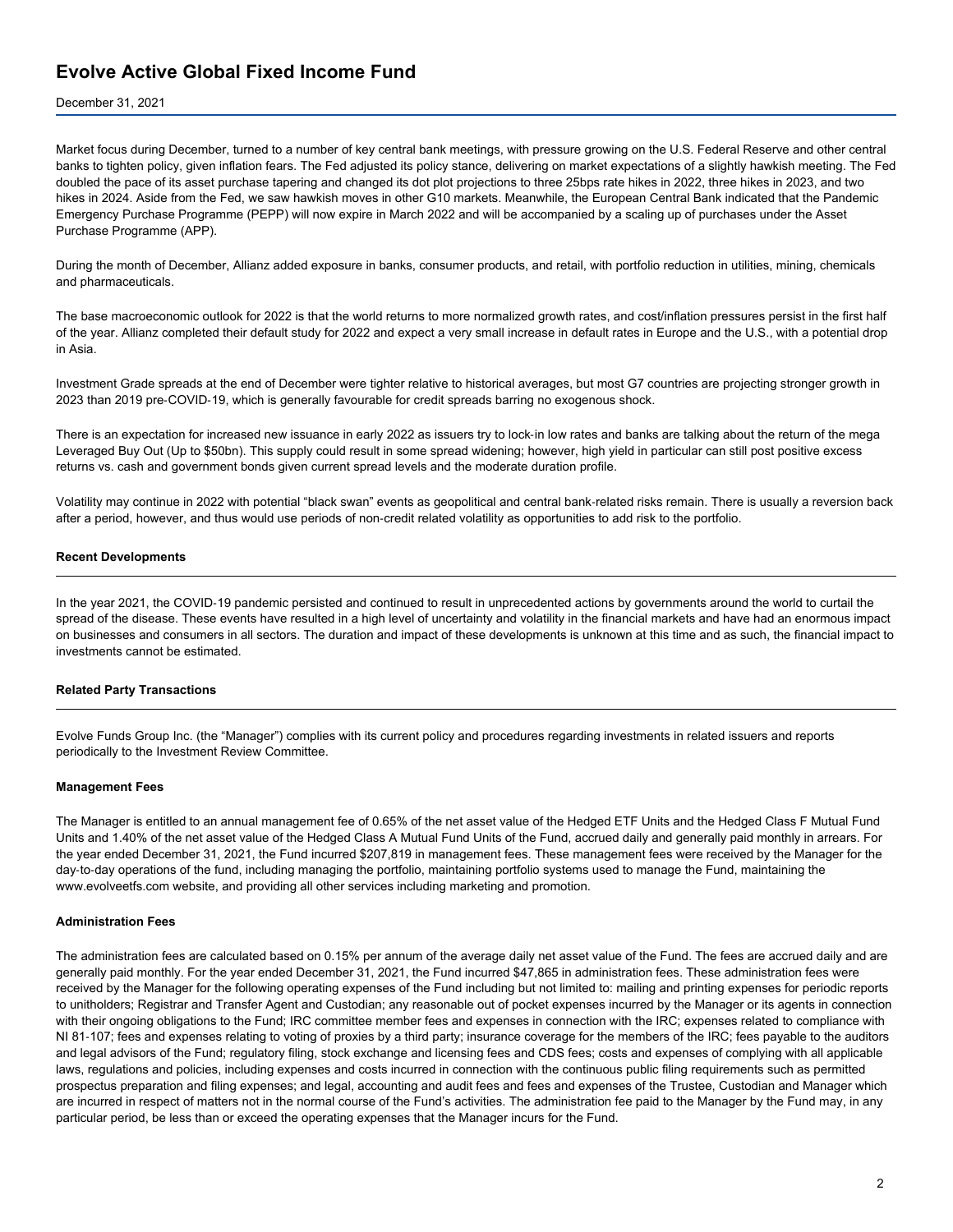December 31, 2021

#### **Financial Highlights**

The following tables show selected key financial information about the Fund and are intended to help readers understand the Fund's financial performance for the period indicated.

#### **The Fund's Net Assets Per Unit<sup>1</sup>**

|                                                        | December 31.<br>2021 | December 31,<br>2020 | December 31.<br>2019     | December 31.<br>2018 |
|--------------------------------------------------------|----------------------|----------------------|--------------------------|----------------------|
| For the periods ended:                                 | $($ \$)              | $($ \$)              | (3)                      | $($ \$)              |
| <b>Hedged ETF Units - Net Assets per Unit</b>          |                      |                      |                          |                      |
| Net Assets per Unit, beginning of period               | 50.22                | 51.36                | 49.22                    | 50.00                |
| Increase (decrease) from operations:                   |                      |                      |                          |                      |
| Total revenue                                          | 1.68                 | 1.83                 | 1.93                     | 0.24                 |
| Total expenses                                         | (0.43)               | (0.48)               | (0.50)                   | (0.06)               |
| Realized gains (losses)                                | 1.66                 | (1.94)               | 0.64                     |                      |
| Unrealized gains (losses)                              | (2.39)               | 0.38                 | 0.97                     | (0.83)               |
| Total increase (decrease) from operations <sup>2</sup> | 0.52                 | (0.21)               | 3.04                     | (0.65)               |
| <b>Distributions:</b>                                  |                      |                      |                          |                      |
| From income (excluding dividends)                      | (1.18)               | (1.07)               | (1.50)                   | (0.13)               |
| From capital gains                                     | (0.03)               |                      |                          |                      |
| Return of capital                                      | (0.29)               | (0.43)               | $\overline{\phantom{a}}$ |                      |
| Total annual distributions <sup>3</sup>                | (1.50)               | (1.50)               | (1.50)                   | (0.13)               |
| Net Assets per Unit, end of period                     | 49.26                | 50.22                | 51.36                    | 49.22                |
| <b>Hedged Class A - Net Assets per Unit</b>            |                      |                      |                          |                      |
| Net Assets per Unit, beginning of period               | 48.94                | 50.46                | 50.01                    | N/A                  |
| Increase (decrease) from operations:                   |                      |                      |                          |                      |
| Total revenue                                          | 1.76                 | 1.75                 | 1.31                     | N/A                  |
| Total expenses                                         | (0.87)               | (0.88)               | (0.66)                   | N/A                  |
| Realized gains (losses)                                | (0.56)               | 1.43                 | (0.69)                   | N/A                  |
| Unrealized gains (losses)                              | (0.51)               | 1.72                 | 1.53                     | N/A                  |
| Total increase (decrease) from operations <sup>2</sup> | (0.18)               | 4.02                 | 1.49                     | N/A                  |
| <b>Distributions:</b>                                  |                      |                      |                          |                      |
| From income (excluding dividends)                      | (1.49)               | (1.39)               | (1.00)                   | N/A                  |
| Return of capital                                      | (0.01)               | (0.04)               |                          |                      |
| Total annual distributions <sup>3</sup>                | (1.50)               | (1.43)               | (1.00)                   | N/A                  |
| Net Assets per Unit, end of period                     | 47.78                | 48.94                | 50.46                    | N/A                  |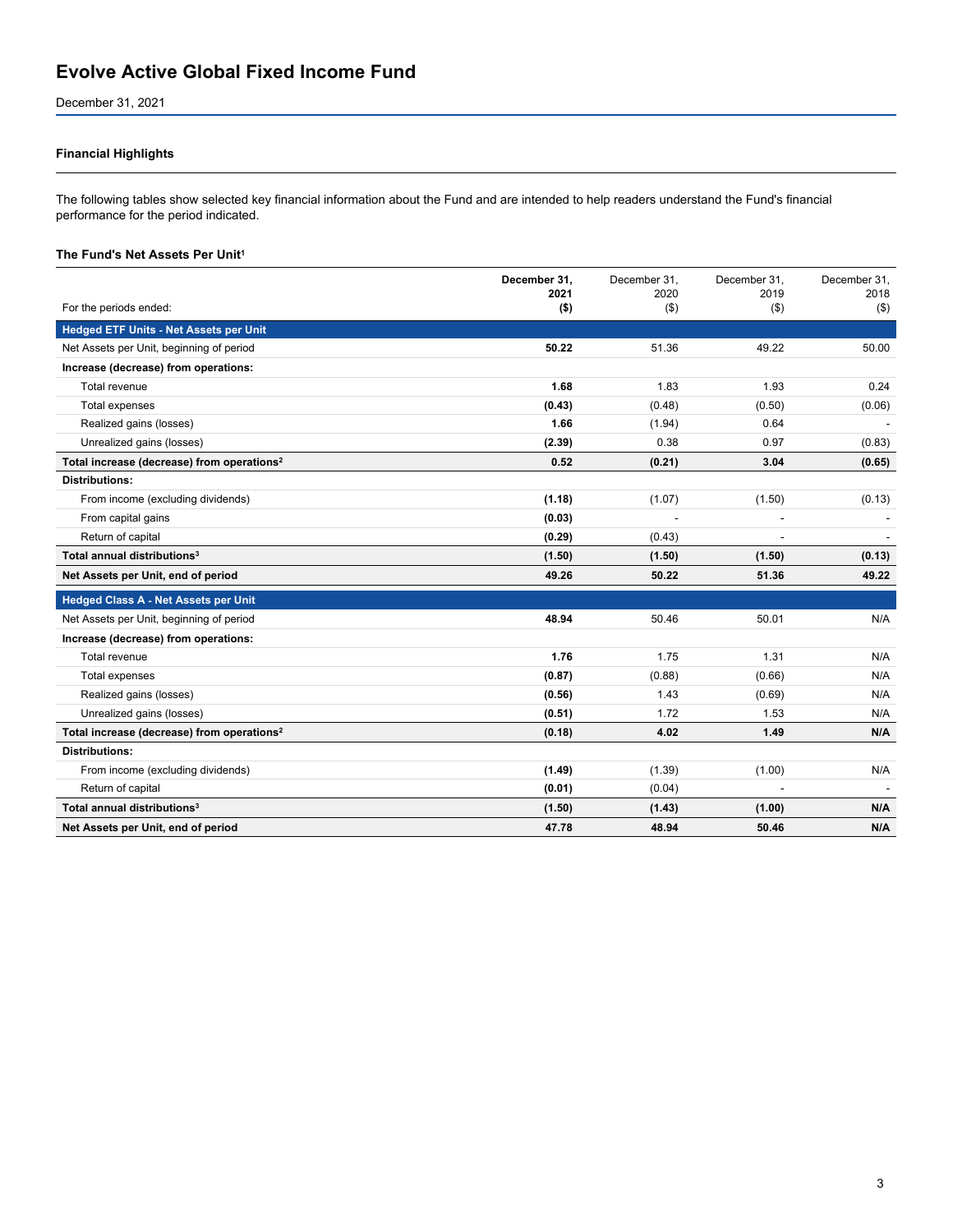December 31, 2021

#### **The Fund's Net Assets Per Unit<sup>1</sup> (cont'd)**

|                                                        | December 31.             | December 31, | December 31.             | December 31, |
|--------------------------------------------------------|--------------------------|--------------|--------------------------|--------------|
|                                                        | 2021                     | 2020         | 2019                     | 2018         |
| For the periods ended:                                 | $($ \$)                  | $($ \$)      | $($ \$)                  | $($ \$)      |
| <b>Hedged Class F - Net Assets per Unit</b>            |                          |              |                          |              |
| Net Assets per Unit, beginning of period               | 50.61                    | 51.61        | 50.04                    | N/A          |
| Increase (decrease) from operations:                   |                          |              |                          |              |
| Total revenue                                          | 1.20                     | 1.86         | 1.31                     | N/A          |
| Total expenses                                         | $\overline{\phantom{a}}$ | (0.48)       | (0.27)                   | N/A          |
| Realized gains (losses)                                | 1.66                     | (2.12)       | 0.26                     | N/A          |
| Unrealized gains (losses)                              | (2.49)                   | 0.56         | 0.55                     | N/A          |
| Total increase (decrease) from operations <sup>2</sup> | 0.37                     | (0.18)       | 1.85                     | N/A          |
| <b>Distributions:</b>                                  |                          |              |                          |              |
| From income (excluding dividends)                      | $\overline{\phantom{a}}$ | (0.02)       | (0.50)                   | N/A          |
| Return of capital                                      |                          | (1.41)       | $\overline{\phantom{a}}$ | N/A          |
| Total annual distributions <sup>3</sup>                | -                        | (1.43)       | (0.50)                   | N/A          |
| Net Assets per Unit, end of period                     | 50.99                    | 50.61        | 51.61                    | N/A          |

1 This information is derived from the Fund's audited annual financial statements as at December 31, 2021, 2020, 2019, and 2018. The Hedged ETF Units effectively began operations on November 9, 2018 and the Hedged Class A and F Mutual Fund Units effectively began operations on April 23, 2019.

2 Net assets and distributions are based on the actual number of units outstanding at the relevant time. The increase (decrease) from operations is based on the weighted average number of units outstanding over the period.

3 Distributions were paid in cash or reinvested in additional units of the Fund, or both. Actual distributions may vary slightly owing to rounding.

#### **The Fund's Ratios/Supplemental Data**

| For the periods ended:                             | December 31,<br>2021 | December 31.<br>2020 | December 31.<br>2019 | December 31.<br>2018 |
|----------------------------------------------------|----------------------|----------------------|----------------------|----------------------|
| <b>Hedged ETF Units - Ratios/Supplemental Data</b> |                      |                      |                      |                      |
| Total Net Asset Value (\$) <sup>4</sup>            | 29,578,373           | 30,658,805           | 39,063,215           | 9,843,937            |
| Number of units outstanding <sup>4</sup>           | 600,505              | 610.505              | 760,505              | 200,000              |
| Management expense ratio <sup>5</sup>              | 0.84%                | 0.92%                | 0.90%                | 0.92%                |
| Trading expense ratio <sup>6</sup>                 | 0.03%                | 0.04%                | 0.06%                | $0.00\%$             |
| Portfolio turnover rate <sup>7</sup>               | 80.75%               | 90.99%               | 57.54%               | 5.58%                |
| Net Asset Value per unit (\$)                      | 49.26                | 50.22                | 51.36                | 49.22                |
| Closing market price (\$)                          | 49.37                | 50.13                | 51.29                | 49.28                |
| <b>Hedged Class A - Ratios/Supplemental Data</b>   |                      |                      |                      |                      |
| Total Net Asset Value (\$) <sup>4</sup>            | 2,045                | 503,809              | 6,628                | N/A                  |
| Number of units outstanding <sup>4</sup>           | 43                   | 10,294               | 131                  | N/A                  |

| Management expense ratio <sup>5</sup> | 1.76%  | .76%   | .84%   | N/A |
|---------------------------------------|--------|--------|--------|-----|
| Trading expense ratio <sup>6</sup>    | 0.03%  | 0.04%  | 0.06%  | N/A |
| Portfolio turnover rate <sup>7</sup>  | 80.75% | 90.99% | 57.54% | N/A |
| Net Asset Value per unit (\$)         | 47.78  | 48.94  | 50.46  | N/A |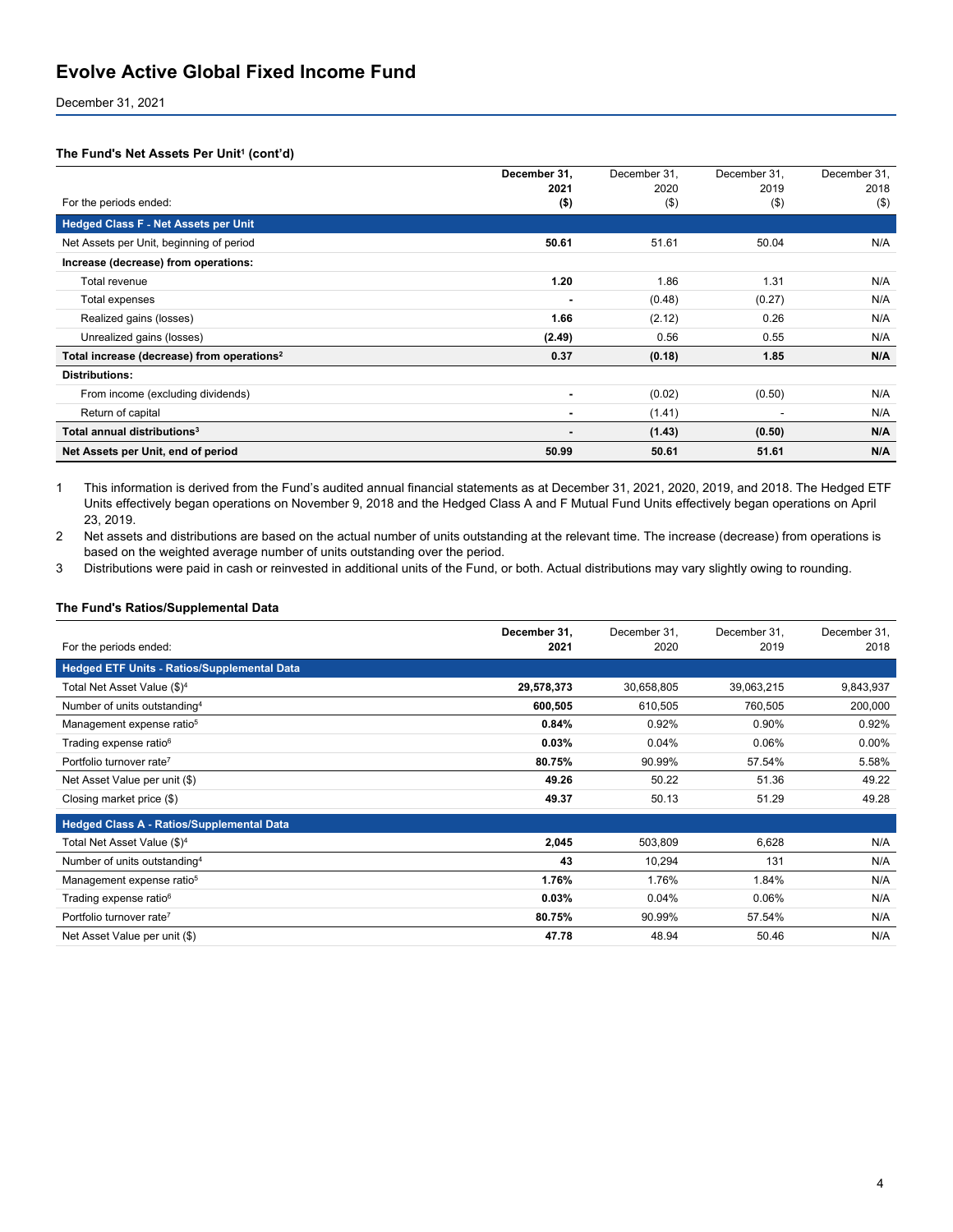December 31, 2021

#### **The Fund's Ratios/Supplemental Data (cont'd)**

|                                                  | December 31, | December 31. | December 31, | December 31, |
|--------------------------------------------------|--------------|--------------|--------------|--------------|
| For the periods ended:                           | 2021         | 2020         | 2019         | 2018         |
| <b>Hedged Class F - Ratios/Supplemental Data</b> |              |              |              |              |
| Total Net Asset Value (\$) <sup>4</sup>          | 53           | 53           | 5.147        | N/A          |
| Number of units outstanding <sup>4</sup>         |              |              | 100          | N/A          |
| Management expense ratio <sup>5</sup>            | $0.00\%$     | 0.93%        | 0.85%        | N/A          |
| Trading expense ratio <sup>6</sup>               | 0.03%        | 0.04%        | 0.06%        | N/A          |
| Portfolio turnover rate <sup>7</sup>             | 80.75%       | 90.99%       | 57.54%       | N/A          |
| Net Asset Value per unit (\$)                    | 50.99        | 50.61        | 51.61        | N/A          |

4 This information is provided as at December 31, 2021, 2020, 2019, and 2018.

5 Management expense ratio ("MER") is based on total expenses plus harmonized sales tax (excluding distributions, commissions and other portfolio transaction costs) for the stated period and is expressed as an annualized percentage of daily average net asset value during the period.

- 6 The trading expense ratio represents total commissions and other portfolio transaction costs expressed as an annualized percentage of average daily net assets during the period.
- 7 The Fund's portfolio turnover rate indicates how actively the Fund's portfolio manager trades its portfolio investments. A portfolio turnover rate of 100% is equivalent to the Fund buying and selling all of the securities in its portfolio once in the course of the period. The higher the Fund's portfolio turnover rate in a period, the greater the trading costs payable by the Fund in the period, and the greater the chance of an investor receiving taxable capital gains in the period. There is not necessarily a relationship between a high turnover rate and the performance of a fund.

#### **Past Performance**

The performance information does not take into account sales, redemption, distribution, income taxes payable by any unitholder or other optional charges that, if applicable, would have reduced returns or performance. The performance information shown assumes that all distributions made by the investment Fund in the periods shown were reinvested in additional securities of the investment fund. How the Fund has performed in the past does not necessarily indicate how it will perform in the future.

#### **Year**‑**by**‑**Year Returns**

The bar chart below shows the Hedged ETF Units' and the Hedged Class A and F Mutual Fund Units' performance for each of the financial years shown. The chart shows, in percentage terms, how much an investment made in the Fund on the first day of each financial year would have grown or decreased by the last day of each financial year.







1 The Hedged ETF Units effectively began operations on November 9, 2018.

2 The Hedged Class A Mutual Fund Units of the Fund effectively began operations on April 23, 2019.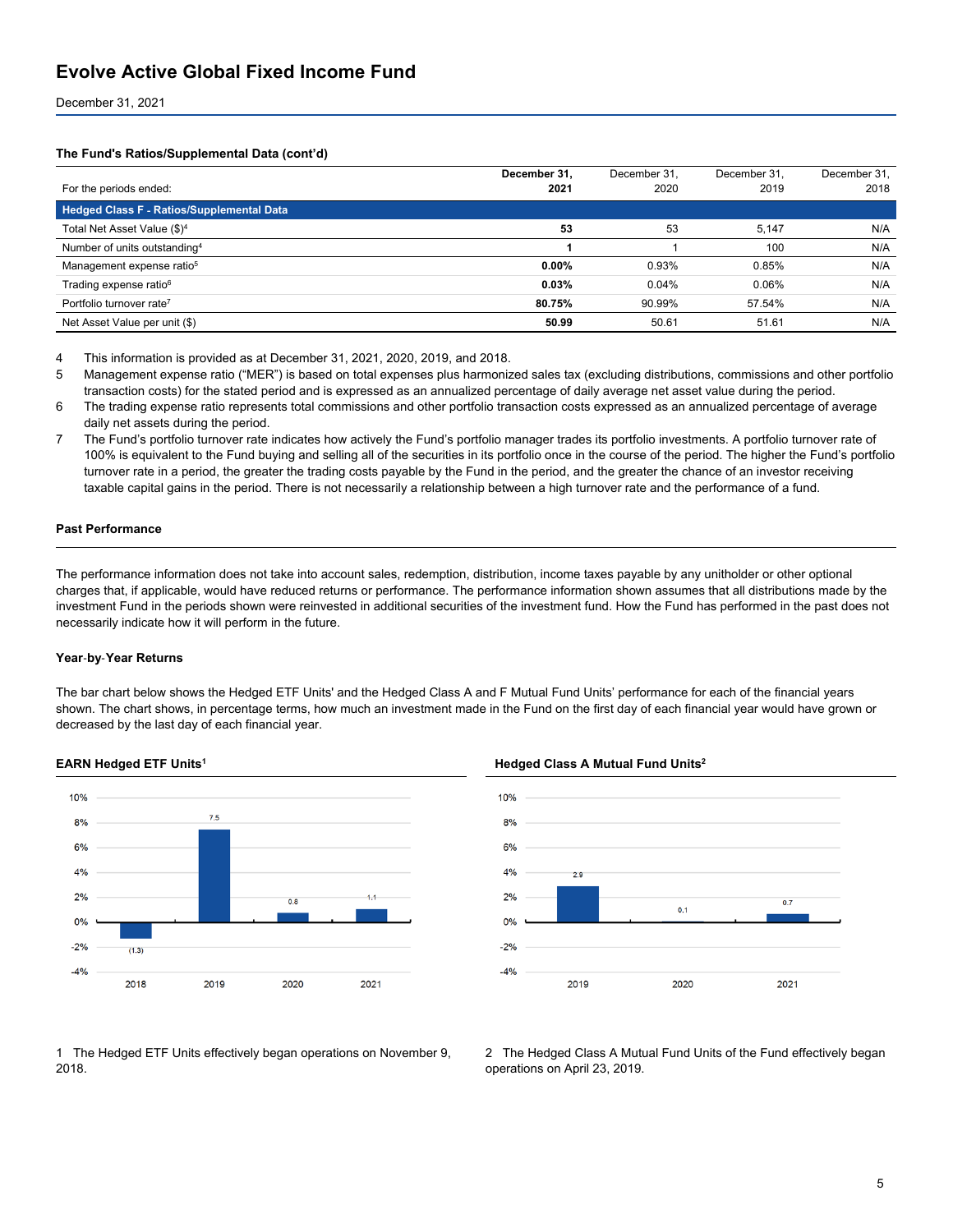December 31, 2021





3 The Hedged Class F Mutual Fund Units of the Fund effectively began operations on April 23, 2019.

#### **Annual Compound Return**

The table below shows the historical annual compound total return of the Hedged ETF Units and the Hedged Class A and F Mutual Fund Units. The returns are for period ended December 31, 2021. As a basis of comparison, we have provided the performance of ICE BofA 1‑5 Year Global Corporate Index (100% CAD Hedged) ("Index"). As the criteria for determining the constituents of the Fund and the Index differ, it is not expected that the Fund's performance will mirror that of the Index. Further, the return of the Index is calculated without the deduction of management fees and fund expenses whereas the performance of the Fund is calculated after deducting such fees and expenses.

|                                                            | Since Inception <sup>1</sup><br>(%) | Year<br>(%) | 3 Year<br>(%) |
|------------------------------------------------------------|-------------------------------------|-------------|---------------|
| <b>Hedged ETF Units</b>                                    | 2.5                                 |             | 3.1           |
| ICE BofA 1-5 Year Global Corporate Index (100% CAD Hedged) | 3.3                                 | 0.0         | 3.3           |
| Hedged Class A Mutual Fund Units                           | 1.4                                 | 0.7         | N/A           |
| ICE BofA 1-5 Year Global Corporate Index (100% CAD Hedged) | 2.8                                 | 0.0         | N/A           |
| Hedged Class F Mutual Fund Units                           | 2.1                                 | 0.7         | N/A           |
| ICE BofA 1-5 Year Global Corporate Index (100% CAD Hedged) | 2.8                                 | 0.0         | N/A           |

1 From inception date of November 9, 2018 for the Hedged ETF Units and from inception date of April 23, 2019 for the Hedged Class A and F Mutual Fund Units.

#### **Summary of Investment Portfolio**

#### **Top 25 Positions**

|                                                                                     | Percentage of Net<br>Asset Value |
|-------------------------------------------------------------------------------------|----------------------------------|
| Security                                                                            | (%)                              |
| Arcelik AS                                                                          | 2.4                              |
| Orano SA, Callable                                                                  | 1.6                              |
| <b>CPUK Finance Limited, Callable</b>                                               | 1.5                              |
| Paragon Mortgages PLC, Series '25', Class 'A', Floating Rate, Callable              | 1.5                              |
| FCT Credit Agricole Habitat 2018, Series '18-1', Class 'A', Floating Rate, Callable | 1.5                              |
| Arrow CMBS 2018 Designated Activity Company, Series '18-1', Class 'A1'              | 1.4                              |
| Petroleos Mexicanos                                                                 | 1.4                              |
| Domi 2021-1 BV, Series '21-1', Class 'A', Floating Rate, Callable                   | 1.3                              |
| HSBC Holdings PLC, Variable, Callable, Perpetual                                    | 1.3                              |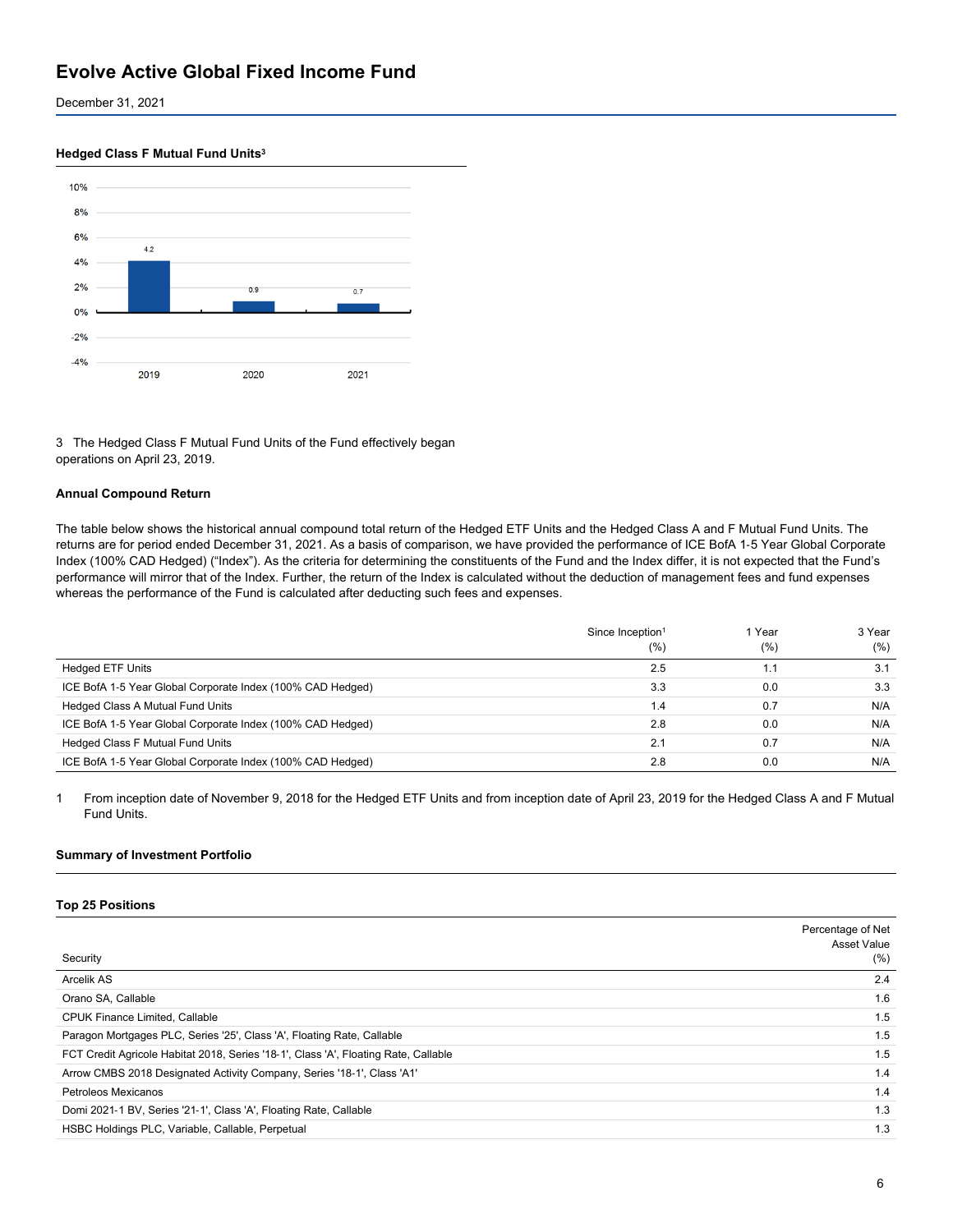December 31, 2021

#### **Top 25 Positions (cont'd)**

|                                                                       | Percentage of Net<br>Asset Value |
|-----------------------------------------------------------------------|----------------------------------|
| Security                                                              | (% )                             |
| Verisure Holding AB, Callable                                         | 1.2                              |
| Nexi SpA.                                                             | 1.2                              |
| Lloyds Banking Group PLC                                              | 1.2                              |
| Ripon Mortgages PLC, Series '1X', Class 'A1', Floating Rate, Callable | 1.1                              |
| Deutsche Bank AG                                                      | 1.1                              |
| The Goldman Sachs Group Inc., Floating Rate, Callable                 | 1.1                              |
| Assicurazioni Generali SpA                                            | 1.1                              |
| Vodafone Group PLC, Floating Rate                                     | 1.1                              |
| Raiffeisen Bank International AG, Variable, Callable, Perpetual       | 1.1                              |
| Enel SpA, Variable, Callable                                          | 1.0                              |
| EDP - Energias de Portugal SA, Variable, Callable.                    | 1.0                              |
| KBC Group NV, Variable, Callable, Perpetual                           | 1.0                              |
| AIB Group PLC, Variable, Callable                                     | 1.0                              |
| BP Capital Markets PLC, Variable, Callable                            | 1.0                              |
| Ford Motor Credit Company LLC                                         | 1.0                              |
| Phoenix Group Holdings PLC, Callable                                  | 1.0                              |
| <b>Total</b>                                                          | 31.1                             |

### **Industry Allocation**

|                                | Percentage of Net   |
|--------------------------------|---------------------|
| Portfolio by Category          | Asset Value<br>(% ) |
| <b>Debt Instruments</b>        |                     |
| <b>Asset-Backed Securities</b> | 9.1                 |
| <b>Communication Services</b>  | 8.3                 |
| <b>Consumer Discretionary</b>  | 11.2                |
| <b>Consumer Staples</b>        | 3.0                 |
| Energy                         | 6.2                 |
| Financials                     | 32.4                |
| <b>Health Care</b>             | 6.5                 |
| Industrials                    | 8.3                 |
| Information Technology         | 2.1                 |
| Materials                      | 1.4                 |
| <b>Real Estate</b>             | 0.6                 |
| <b>Utilities</b>               | 3.7                 |
| <b>Derivative Assets</b>       | 0.2                 |
| <b>Derivative Liabilities</b>  | (0.3)               |
| Cash and Cash Equivalents      | 6.7                 |
| Other Assets, less Liabilities | 0.6                 |
| <b>Total</b>                   | 100.0               |

The summary of Investment Portfolio may change due to the ongoing portfolio transactions of the Fund. Updates are available quarterly by visiting our website at www.evolveetfs.com.